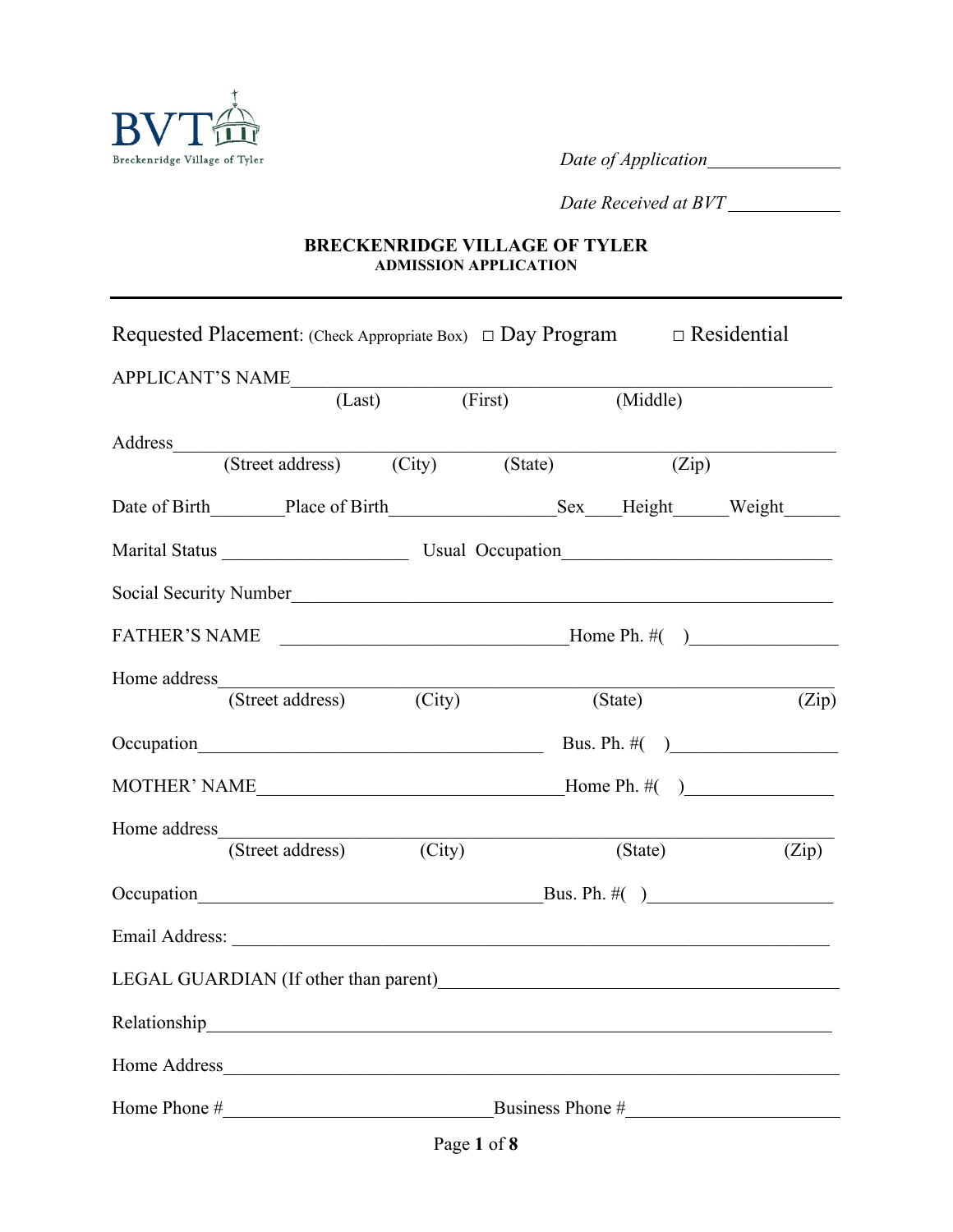#### **GENERAL SOCIAL INFORMATION**

Has the applicant had any of the following? If yes, give name of the person or agency. Include copies of reports from this person/agency.

|                                | Yes                                    | N <sub>o</sub>     | Dates | Person/Agency |  |
|--------------------------------|----------------------------------------|--------------------|-------|---------------|--|
| Psychological<br>evaluation    | $[ \ ]$                                | $\left[ \ \right]$ |       |               |  |
| Psychological<br>counseling    | $\begin{array}{c} \square \end{array}$ | IJ                 |       |               |  |
| Psychiatric<br>evaluation      | $\left[ \ \right]$                     | []                 |       |               |  |
| Psychiatric<br>hospitalization | $\lceil$ $\rceil$                      | [ ]                |       |               |  |
| Speech/language<br>assessment  | [ ]                                    | [ ]                |       |               |  |
| Medical<br>evaluation          | $\lceil$ $\rceil$                      | [ ]                |       |               |  |
|                                |                                        |                    |       |               |  |

Please answer the following questions. Attach additional pages as needed.

1. Describe applicant's general health, including specific medical problems and/or disabilities.

2. Describe applicant's social/emotional state **most** of the time. (For example: withdrawn, hyper-verbal, frustrated, sociable, even-tempered, etc.

\_\_\_\_\_\_\_\_\_\_\_\_\_\_\_\_\_\_\_\_\_\_\_\_\_\_\_\_\_\_\_\_\_\_\_\_\_\_\_\_\_\_\_\_\_\_\_\_\_\_\_\_\_\_\_\_\_\_\_\_\_\_\_\_\_\_\_\_\_\_\_\_\_\_\_

\_\_\_\_\_\_\_\_\_\_\_\_\_\_\_\_\_\_\_\_\_\_\_\_\_\_\_\_\_\_\_\_\_\_\_\_\_\_\_\_\_\_\_\_\_\_\_\_\_\_\_\_\_\_\_\_\_\_\_\_\_\_\_\_\_\_\_\_\_\_\_\_\_\_\_

 $\mathcal{L}_\mathcal{L} = \mathcal{L}_\mathcal{L} = \mathcal{L}_\mathcal{L} = \mathcal{L}_\mathcal{L} = \mathcal{L}_\mathcal{L} = \mathcal{L}_\mathcal{L} = \mathcal{L}_\mathcal{L} = \mathcal{L}_\mathcal{L} = \mathcal{L}_\mathcal{L} = \mathcal{L}_\mathcal{L} = \mathcal{L}_\mathcal{L} = \mathcal{L}_\mathcal{L} = \mathcal{L}_\mathcal{L} = \mathcal{L}_\mathcal{L} = \mathcal{L}_\mathcal{L} = \mathcal{L}_\mathcal{L} = \mathcal{L}_\mathcal{L}$ 

3. Does he/she prefer to be with peers, family, someone older or be alone? Explain:

 $\mathcal{L}_\text{max}$  , where  $\mathcal{L}_\text{max}$ 

\_\_\_\_\_\_\_\_\_\_\_\_\_\_\_\_\_\_\_\_\_\_\_\_\_\_\_\_\_\_\_\_\_\_\_\_\_\_\_\_\_\_\_\_\_\_\_\_\_\_\_\_\_\_\_\_\_\_\_\_\_\_\_\_\_\_\_\_\_\_\_\_\_\_\_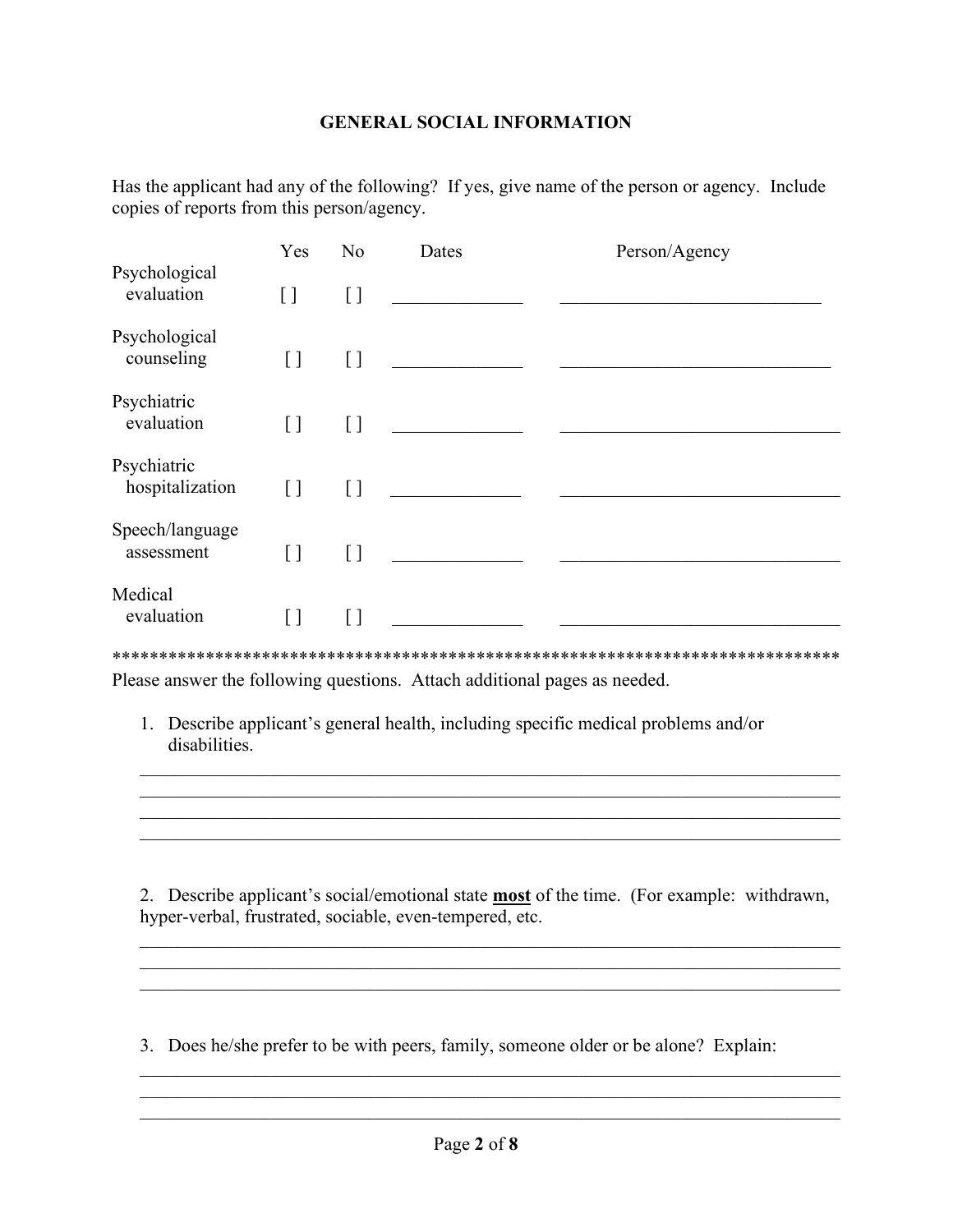4. Please check which of the following applies to the applicant:

| $\lceil$ likes people                         | [ ] gets angry easily        |
|-----------------------------------------------|------------------------------|
| [] gets along well with friends               | [] courteous to others       |
| [] follows directions willingly               | [] tends to be shy initially |
| [] shows concerns for others                  | [] can introduce self        |
| [] tends to be a loner                        | [] forms close relationships |
| $\lceil$ respects rights & property of others | [] is generally happy        |

5. Describe how the applicant reacts when he/she gets angry. (For example: pouts, tantrums, aggressive, etc.)

 $\mathcal{L}_\text{G}$  , and the contribution of the contribution of the contribution of the contribution of the contribution of the contribution of the contribution of the contribution of the contribution of the contribution of t  $\mathcal{L}_\text{G}$  , and the contribution of the contribution of the contribution of the contribution of the contribution of the contribution of the contribution of the contribution of the contribution of the contribution of t

| 6. Does the applicant require constant at-home supervision? [] Yes [] No                                        |  |
|-----------------------------------------------------------------------------------------------------------------|--|
| Can the applicant be left at home to function independently? $\lceil \cdot \rceil$ Yes $\lceil \cdot \rceil$ No |  |
| If yes, for what period of time?                                                                                |  |

7. Has the applicant ever been involved with the following?

| Tobacco                 | $[$   Yes $[$   No           |
|-------------------------|------------------------------|
| Drugs                   | $[$   Yes $[$   No           |
| Alcohol                 | $[$   Yes $[$   No           |
| Criminal activity       | $\lceil$   Yes $\lceil$   No |
| Sexual activity         | $\lceil$   Yes $\lceil$   No |
| If yes, please explain: |                              |

8. Which of the following apply to the applicant's speech/language and communication skills?

 $\mathcal{L}_\text{max}$  , and the contribution of the contribution of the contribution of the contribution of the contribution of the contribution of the contribution of the contribution of the contribution of the contribution of t

- 
- $\lceil \cdot \rceil$  communicates basic needs
- 
- 
- 
- [] understands lengthy dialogue [] uses idiosyncratic gestures
- [] makes little or no effort to communicate verbally or with gestures
- [] speaks spontaneously [] understands short, direct commands [] communicates basic needs [] communicates by writing
	-
- [] uses complete sentences [ ] comprehends written statements
- [] uses sign language [] uses gestures effectively<br>[] has small vocabulary [] uses sentences effectively
	- [] uses sentences effectively
	-
- 9. Describe the applicant's speech and language effectiveness:

\_\_\_\_\_\_\_\_\_\_\_\_\_\_\_\_\_\_\_\_\_\_\_\_\_\_\_\_\_\_\_\_\_\_\_\_\_\_\_\_\_\_\_\_\_\_\_\_\_\_\_\_\_\_\_\_\_\_\_\_\_\_\_\_\_\_\_\_\_\_\_\_\_\_\_

\_\_\_\_\_\_\_\_\_\_\_\_\_\_\_\_\_\_\_\_\_\_\_\_\_\_\_\_\_\_\_\_\_\_\_\_\_\_\_\_\_\_\_\_\_\_\_\_\_\_\_\_\_\_\_\_\_\_\_\_\_\_\_\_\_\_\_\_\_\_\_\_\_\_\_  $\mathcal{L}_\mathcal{L} = \mathcal{L}_\mathcal{L} = \mathcal{L}_\mathcal{L} = \mathcal{L}_\mathcal{L} = \mathcal{L}_\mathcal{L} = \mathcal{L}_\mathcal{L} = \mathcal{L}_\mathcal{L} = \mathcal{L}_\mathcal{L} = \mathcal{L}_\mathcal{L} = \mathcal{L}_\mathcal{L} = \mathcal{L}_\mathcal{L} = \mathcal{L}_\mathcal{L} = \mathcal{L}_\mathcal{L} = \mathcal{L}_\mathcal{L} = \mathcal{L}_\mathcal{L} = \mathcal{L}_\mathcal{L} = \mathcal{L}_\mathcal{L}$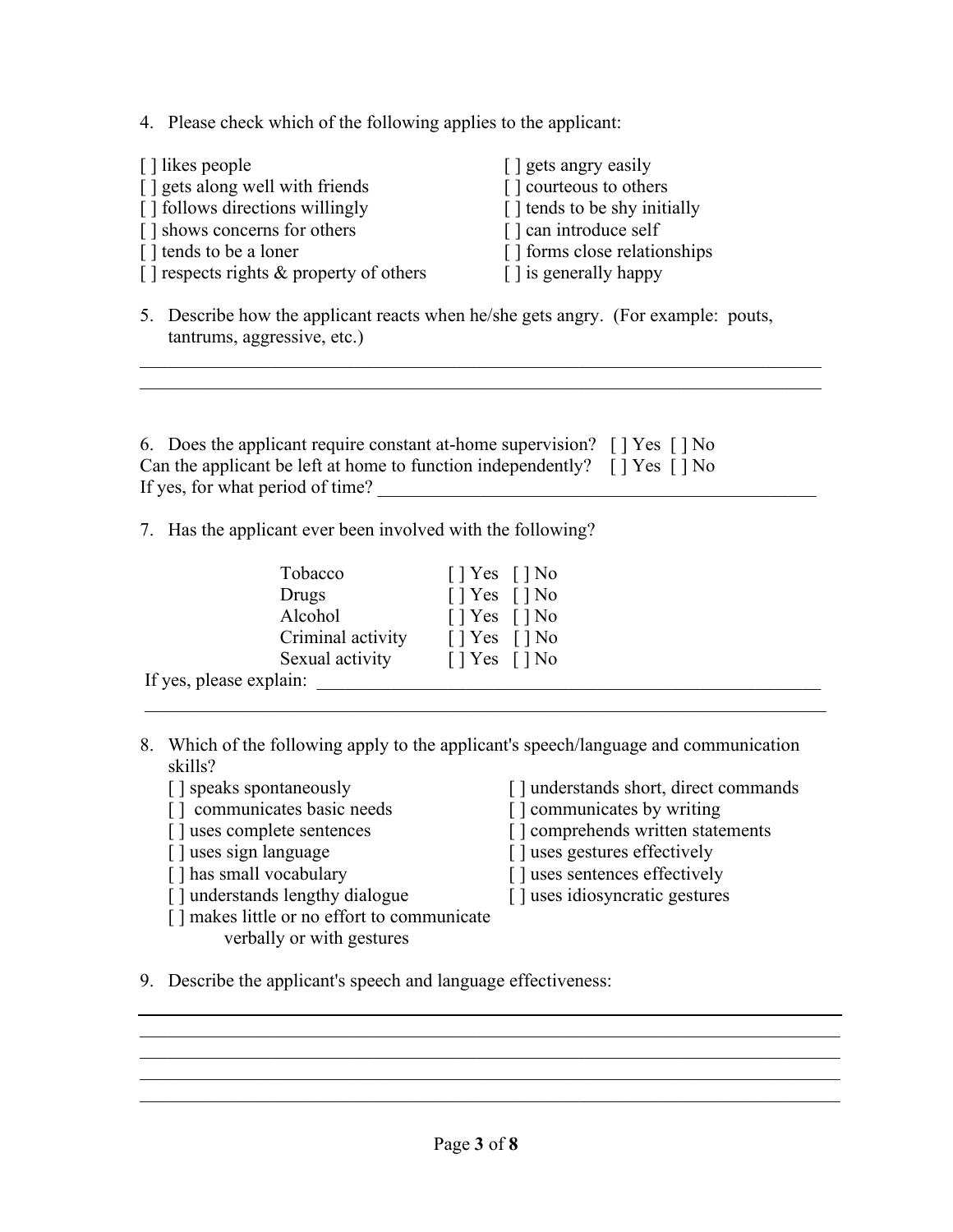# **SELF-HELP SKILLS**

| <b>MEALS:</b>                                |                                             |                    |                              |                                    |
|----------------------------------------------|---------------------------------------------|--------------------|------------------------------|------------------------------------|
| [] No assistance needed                      |                                             |                    | [] Some assistance needed    |                                    |
| [] Total assistance needed                   |                                             |                    |                              | [] Food needs to be cut/chopped    |
| [] Needs a straw for liquids                 |                                             |                    |                              |                                    |
| Special instructions:                        |                                             |                    |                              |                                    |
| <b>SHOWERS:</b>                              |                                             |                    |                              |                                    |
| [] No assistance needed                      |                                             |                    | [] Some assistance needed    |                                    |
| [] Total assistance needed                   |                                             |                    | [] Help shampooing hair only |                                    |
| Special instructions:                        |                                             |                    |                              |                                    |
| <b>DRESSING:</b>                             |                                             |                    |                              |                                    |
| [] No assistance needed                      |                                             |                    | [] Some assistance needed    |                                    |
| [] Total assistance needed                   |                                             |                    |                              | [] Needs help with buttons/zippers |
| Special instructions:                        |                                             |                    |                              |                                    |
|                                              |                                             |                    |                              |                                    |
| <b>MOBILITY:</b> (check all that apply)      |                                             |                    |                              |                                    |
| Uses: [] Walker                              | [ ] Braces                                  |                    | [] Crutches                  |                                    |
|                                              | [] Manual wheelchair [] Electric wheelchair |                    |                              | [] No assistance needed            |
| <b>TOILETING:</b>                            |                                             |                    |                              |                                    |
| [] No assistance needed [] Help transferring |                                             |                    |                              | [ ] Help cleaning up               |
| [] Wets bed                                  | [] Diapers/Depends                          |                    |                              | [] Day [] Night<br>$\lceil$ Both   |
| [] Bowel control                             | [] Limited                                  |                    | [] No control                |                                    |
| [] Bladder control                           | [] Limited                                  |                    | [] No control                |                                    |
| Special instructions:                        |                                             |                    |                              |                                    |
| Wash face                                    | [ ] Needs no help                           | [] Needs some help |                              | [] Needs total help                |
| Brush teeth                                  | [] Needs no help                            | [] Needs some help |                              | [] Needs total help                |
| Comb hair                                    | [] Needs no help                            | [] Needs some help |                              | [] Needs total help                |
| Trims fingernails                            | [] Needs no help                            | [] Needs some help |                              | [] Needs total help                |
| Trims toenails                               | [] Needs no help                            | [] Needs some help |                              | [] Needs total help                |
| Use deodorant                                | [] Needs no help                            | [] Needs some help |                              | [] Needs total help                |
| Can shave                                    | [] Needs no help                            | [] Needs some help |                              | [] Needs total help                |
| Manages menstrual period (if applicable)     |                                             |                    |                              |                                    |
|                                              | [] Needs no help                            | [] Needs some help |                              | [] Needs total help                |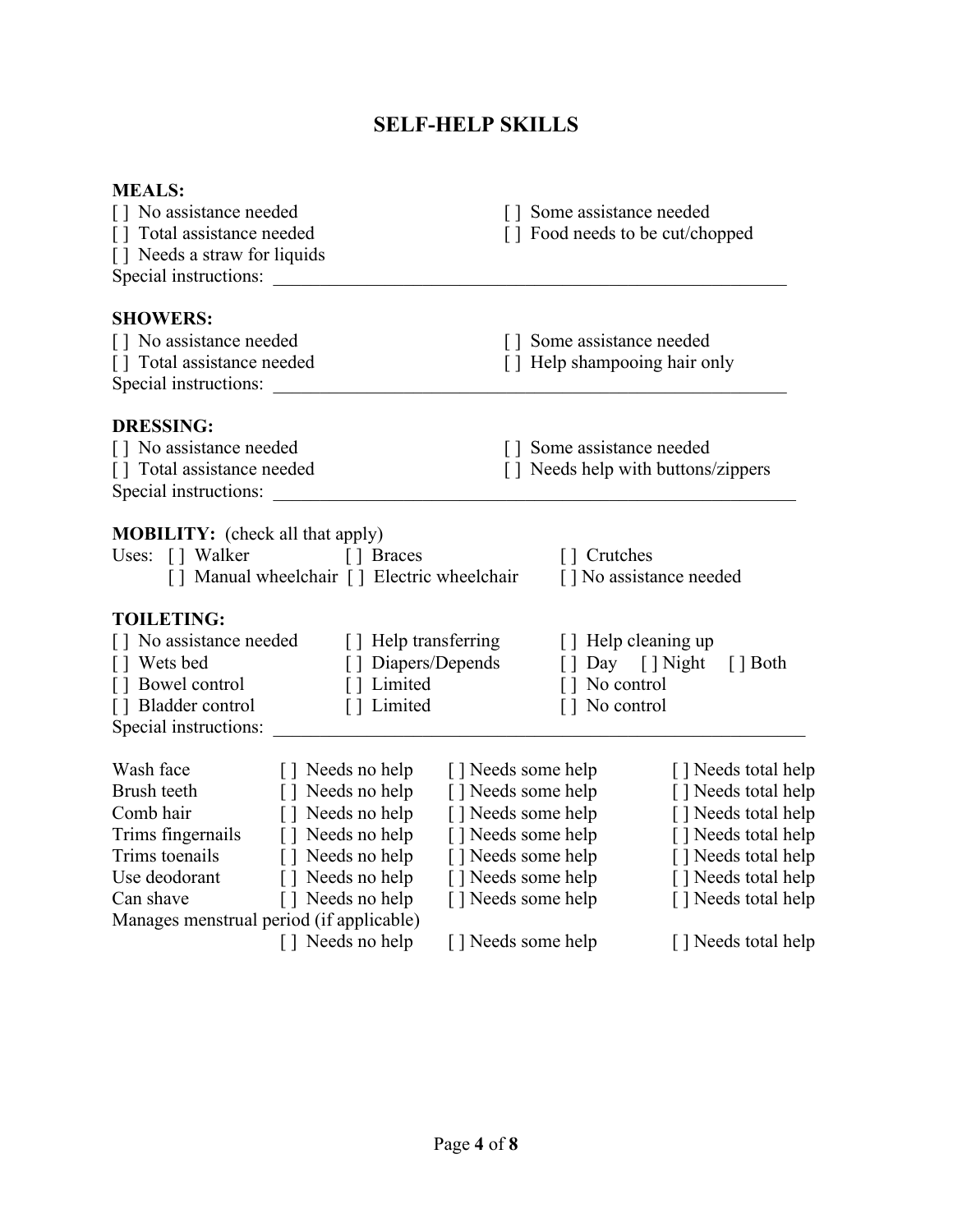### **INTELLECTUAL & DEVELOPMENTAL DISABILITIES SERVICES**

Check all services and supports that the applicant is receiving currently related to IDD services. Attach additional documentation if applicable. (Ex: Person Directed Plan (PDP), Inventory for Client Assessment and Planning (ICAP), etc.)

Local IDD Authority or Private Provider Services & Supports:

- [ ] General Revenue
- [ ] STAR + Waiver
- [ ] Intermediate Care Facilities for IDD
- [] Texas Home Living
- [ ] CLASS
- [] Home and Community Based Services (HCS)

Unsure if the applicant receives these program services, please check any of the below that apply:

- [] Service Coordinator/Case Manager comes to see them
- [] Receives Personal Attendant Services or Respite
- [] Attends a Day Habilitation Program that someone else pays for
- [] Receives Foster Care/Host Home Services
- [ ] Resides in a group home (3/4 bed= HCS;  $6 + = ICF$ )

If currently receiving IDD services and supports please list the contact information for your Local IDD Authority or Private Provider:

| <b>Contact Name:</b> | Phone $\#$ : |  |
|----------------------|--------------|--|
| Address:             |              |  |
| Email Address:       | Fax #:       |  |

Has the applicant received Behavior Management Services from the Local IDD Authority or a Private Provider? If so, please explain:

\_\_\_\_\_\_\_\_\_\_\_\_\_\_\_\_\_\_\_\_\_\_\_\_\_\_\_\_\_\_\_\_\_\_\_\_\_\_\_\_\_\_\_\_\_\_\_\_\_\_\_\_\_\_\_\_\_\_\_\_\_\_\_\_\_\_\_\_\_\_\_\_\_\_\_\_\_\_ \_\_\_\_\_\_\_\_\_\_\_\_\_\_\_\_\_\_\_\_\_\_\_\_\_\_\_\_\_\_\_\_\_\_\_\_\_\_\_\_\_\_\_\_\_\_\_\_\_\_\_\_\_\_\_\_\_\_\_\_\_\_\_\_\_\_\_\_\_\_\_\_\_\_\_\_\_\_ \_\_\_\_\_\_\_\_\_\_\_\_\_\_\_\_\_\_\_\_\_\_\_\_\_\_\_\_\_\_\_\_\_\_\_\_\_\_\_\_\_\_\_\_\_\_\_\_\_\_\_\_\_\_\_\_\_\_\_\_\_\_\_\_\_\_\_\_\_\_\_\_\_\_\_\_\_\_  $\mathcal{L}_\mathcal{L} = \mathcal{L}_\mathcal{L} = \mathcal{L}_\mathcal{L} = \mathcal{L}_\mathcal{L} = \mathcal{L}_\mathcal{L} = \mathcal{L}_\mathcal{L} = \mathcal{L}_\mathcal{L} = \mathcal{L}_\mathcal{L} = \mathcal{L}_\mathcal{L} = \mathcal{L}_\mathcal{L} = \mathcal{L}_\mathcal{L} = \mathcal{L}_\mathcal{L} = \mathcal{L}_\mathcal{L} = \mathcal{L}_\mathcal{L} = \mathcal{L}_\mathcal{L} = \mathcal{L}_\mathcal{L} = \mathcal{L}_\mathcal{L}$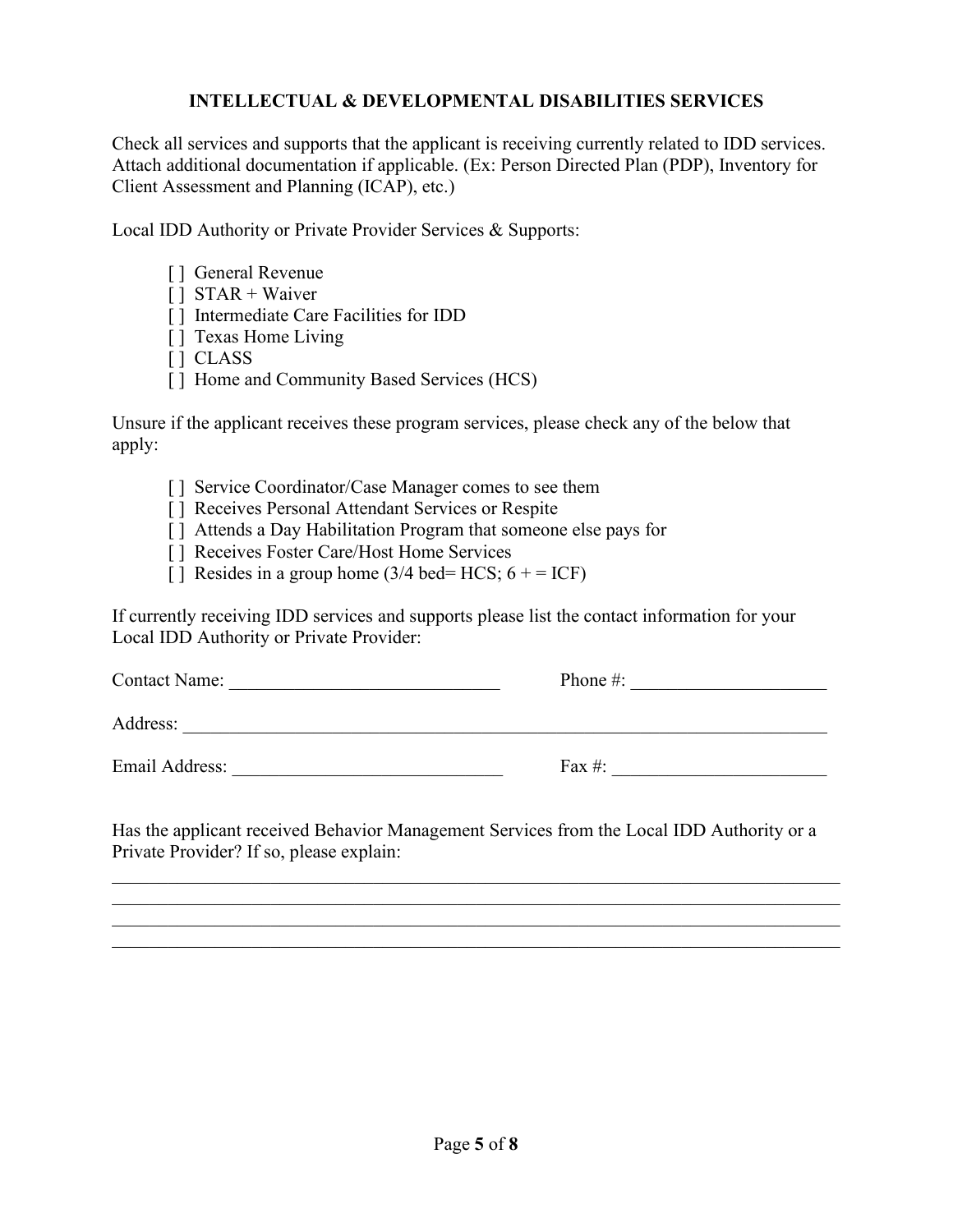## **SCHOOLS OR PROGRAMS ATTENDED**

Check all situations in which the applicant participated and complete the following information on each situation. Attach additional pages if needed.

| on caen shuation. Attach additional pages if necueu.<br>[ ] Public education: Graduate ______ Age _____ |                                                |
|---------------------------------------------------------------------------------------------------------|------------------------------------------------|
| [] Day school                                                                                           | $\boxed{\phantom{1}}$ Competitive employment   |
| [] Sheltered workshop [] State school                                                                   |                                                |
| [] Group/family care home [] Private school                                                             |                                                |
|                                                                                                         | [] Independent living [] Other                 |
|                                                                                                         |                                                |
|                                                                                                         |                                                |
|                                                                                                         |                                                |
|                                                                                                         |                                                |
|                                                                                                         |                                                |
|                                                                                                         |                                                |
|                                                                                                         | Name of facility Dates attended Dates attended |
|                                                                                                         |                                                |
|                                                                                                         |                                                |
|                                                                                                         |                                                |
|                                                                                                         |                                                |
|                                                                                                         |                                                |
|                                                                                                         |                                                |
| Address<br><u> 1989 - Johann John Stein, markin fizikar (</u>                                           | Phone #                                        |
|                                                                                                         |                                                |
|                                                                                                         |                                                |
|                                                                                                         |                                                |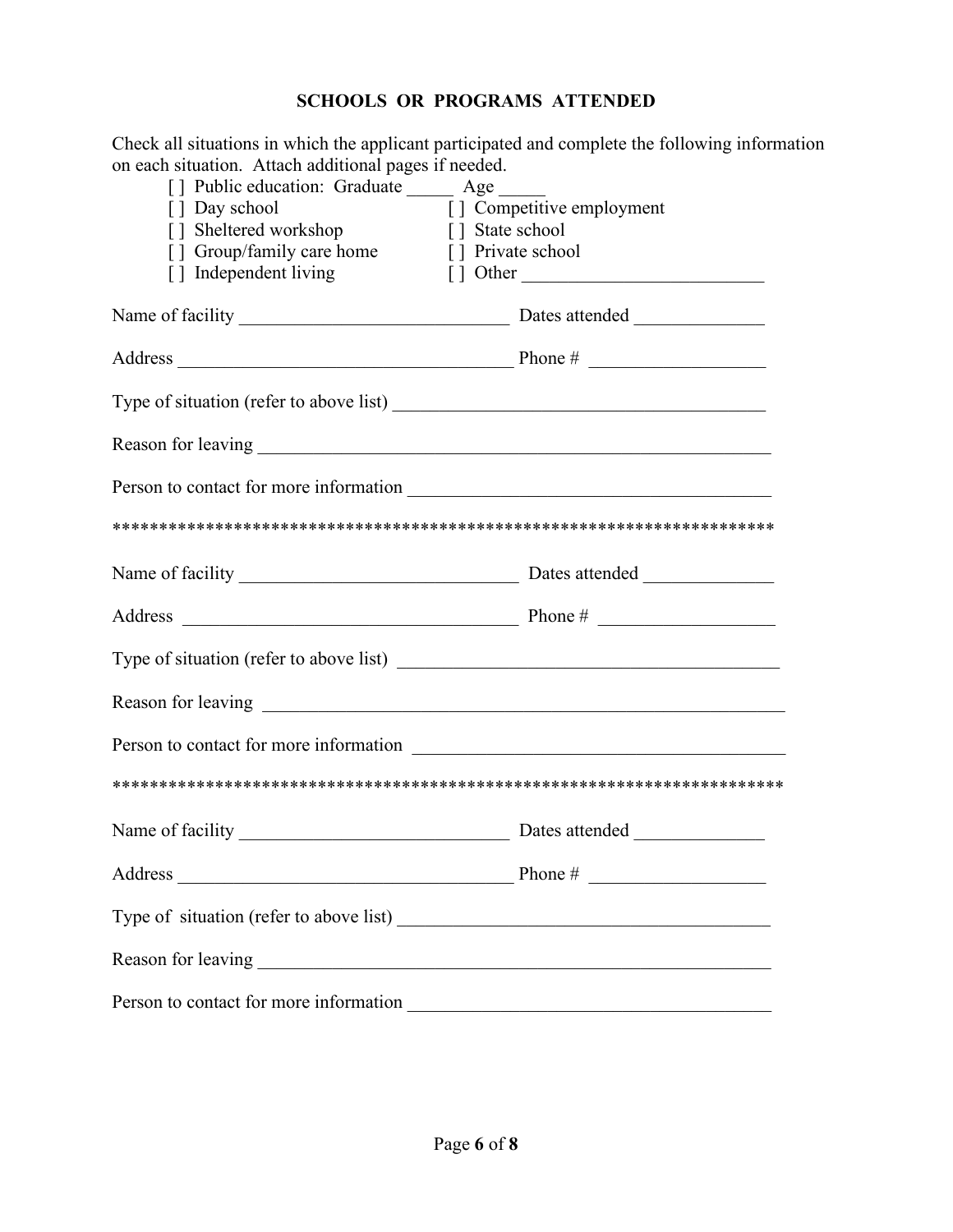## **MEDICAL HISTORY**

|                                                                                                                      | Name of applicant's primary physician:                                                                           |                                                                                                                                                                                  |  |  |  |
|----------------------------------------------------------------------------------------------------------------------|------------------------------------------------------------------------------------------------------------------|----------------------------------------------------------------------------------------------------------------------------------------------------------------------------------|--|--|--|
| Address: Phone #                                                                                                     |                                                                                                                  |                                                                                                                                                                                  |  |  |  |
| Has the applicant had a physical exam within the past six months? $\lceil \cdot \rceil$ Yes $\lceil \cdot \rceil$ No |                                                                                                                  |                                                                                                                                                                                  |  |  |  |
|                                                                                                                      | Name of dentist:                                                                                                 |                                                                                                                                                                                  |  |  |  |
|                                                                                                                      |                                                                                                                  |                                                                                                                                                                                  |  |  |  |
|                                                                                                                      | List names of other specialists who have treated or are treating the applicant:                                  |                                                                                                                                                                                  |  |  |  |
|                                                                                                                      | Is the applicant on any regular medications/food supplements? $\lceil \cdot \rceil$ Yes $\lceil \cdot \rceil$ No |                                                                                                                                                                                  |  |  |  |
|                                                                                                                      | Is the applicant allergic to any medications? [] Yes [] No                                                       |                                                                                                                                                                                  |  |  |  |
|                                                                                                                      |                                                                                                                  | Is the applicant allergic to anything: foods, pollens, insect bites, etc.? [] Yes [] No<br>If yes, what and describe reactions and what treatment is usually necessary: ________ |  |  |  |
|                                                                                                                      |                                                                                                                  | Does the applicant have any special dietary needs? If yes, please explain: ___________                                                                                           |  |  |  |
|                                                                                                                      | If on medication/injection for allergies, give names of medication/injection?                                    |                                                                                                                                                                                  |  |  |  |
| member:                                                                                                              |                                                                                                                  | Since some conditions can be hereditary, or run in families, please indicate which family                                                                                        |  |  |  |
| Hypertension                                                                                                         |                                                                                                                  |                                                                                                                                                                                  |  |  |  |
|                                                                                                                      |                                                                                                                  |                                                                                                                                                                                  |  |  |  |
| Cancer                                                                                                               |                                                                                                                  | Intellectual Disability <b>Arthritis</b>                                                                                                                                         |  |  |  |
| Epilepsy                                                                                                             | Other                                                                                                            |                                                                                                                                                                                  |  |  |  |